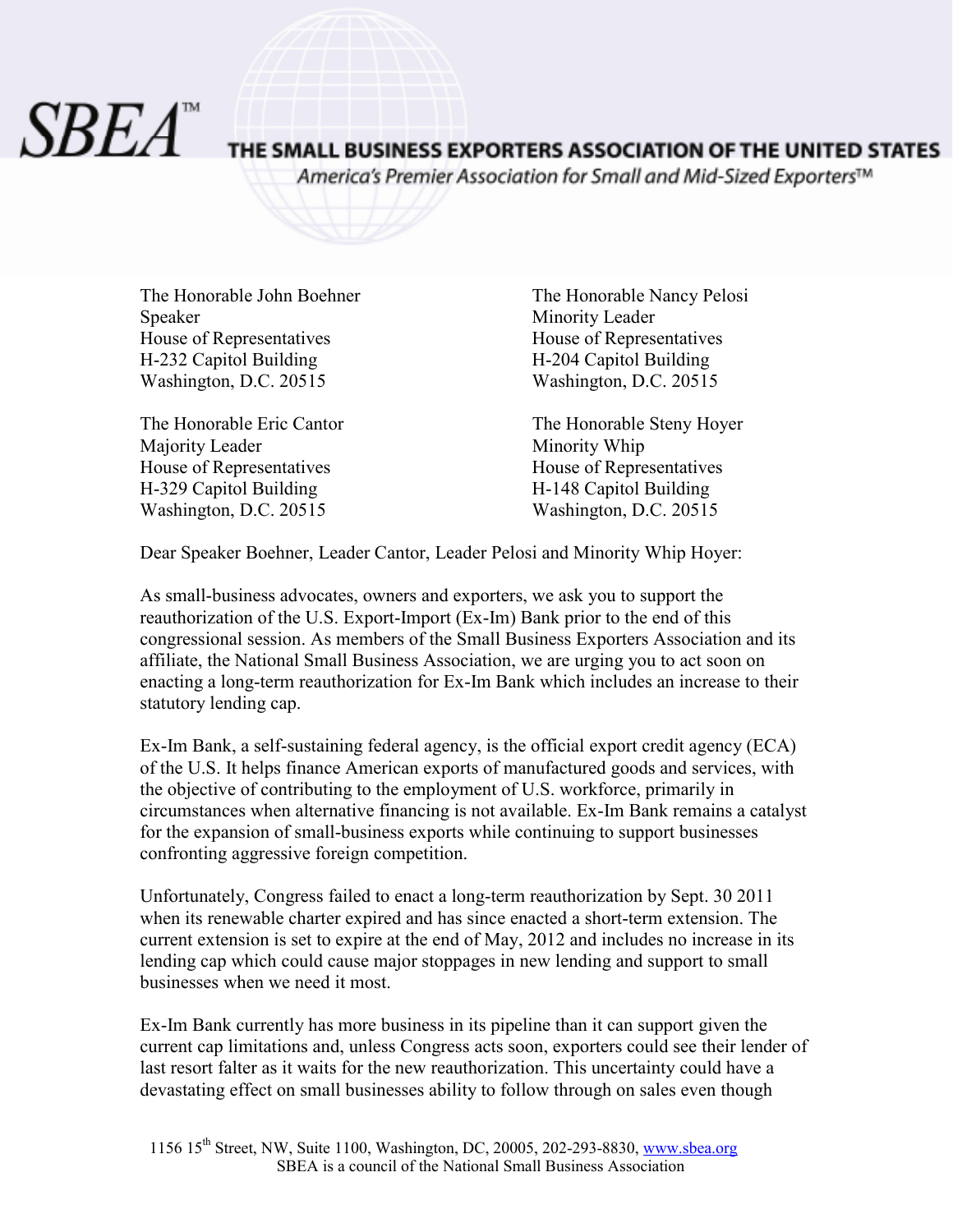there are buyers who want our products.

Ex-Im Bank enables U.S. companies — large and small — to turn export opportunities into real sales, thus maintaining and creating U.S. jobs and contributing to a stronger national economy. For Fiscal Year 2011, Ex-Im supported an estimated \$24 billion in export sales, and 290,000 U.S. jobs at over 3,600 companies. Ex-Im Bank also set a record in its support of small business at \$6 billion—an increase of more than 20 percent since 2010. Moreover, Ex-Im Bank is highly profitable, returning substantial sums to the U.S. Treasury each year. Since it was last reauthorized, Ex-Im Bank has returned roughly \$3.5 billion to the U.S. government.

Over the next four years, the demand for U.S. capital equipment and services will likely grow dramatically. Since commercial banks have not fully rebounded from the financial crisis, Ex-Im Bank's role as "lender of last resort" will in the coming years be even more critical to leveling the playing field for small U.S. exporters in the international marketplace.

We strongly urge you to support a long-term reauthorization for Ex-Im Bank that increases its exposure cap. Extending and expanding Ex-Im Bank's authorization will enable thousands of American exporters, both large and small, to compete more effectively against foreign competition that enjoys aggressive support from its own export credit agencies.

In order to continue to grow U.S. exports, the U.S. economy, and U.S. jobs, we urge you to reauthorize Ex-Im Bank as soon as possible.

Sincerely,

Todd McCracken, President & CEO National Small Business Association Small Business Exporters Association Washington, D.C.

Scott Hauge, President Small Business California San Francisco, California

Raymond M. Arth, President Phoenix Products, Inc. Avon Lake, Ohio

David Ickert, Vice President-Finance Air Tractor, Inc. Olney, Texas

Robert Baker, President Smaller Business Association of New England Waltham, Massachusetts

Donna Davis, CEO Arizona Small Business Association Phoenix/Tucson/Flagstaff, Arizona

Peter A. Bowe, President Ellicott Dredge Enterprises, LLC Baltimore, Maryland

Sonya Kostadinova, President & CEO Transcon Trading Co., Inc. Columbia, South Carolina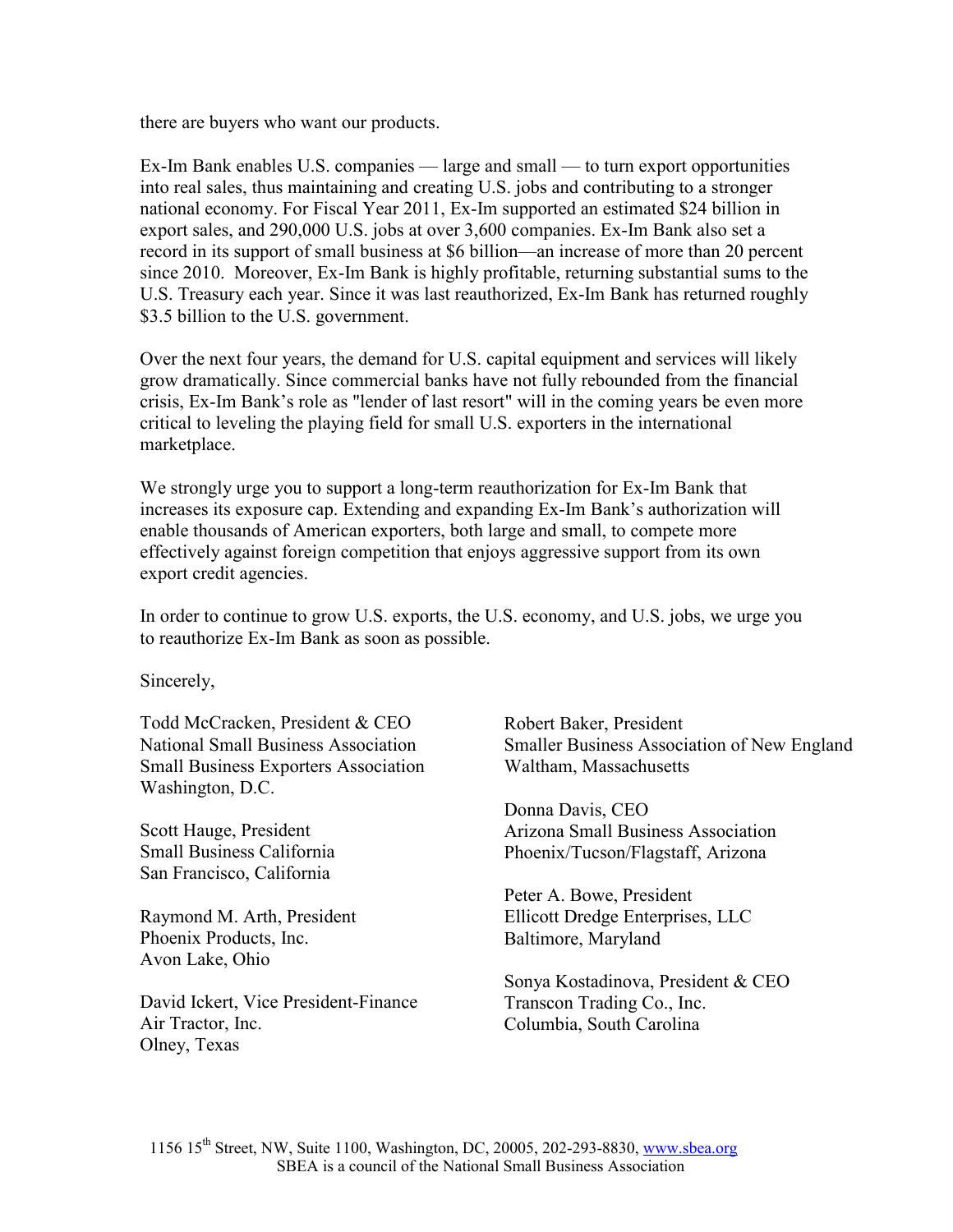Tim Reynolds, President Tribute, Inc. Hudson, Ohio

Don Lloyd Williams, President & CEO Princeton Healthcare Inc. Atlanta, Georgia

Christine Cookie Driscoll C. Cookie Driscoll, Inc. Fairfield, Pennsylvania

Cassandra Adams Cassandra Adams Architect El Cerrito, California

Wendy Jameson, CEO (co-owner) Scott Grimshaw, CTO (co-owner) Colnatec, LLC Gilbert, Arizona

Lawrence S Nannis CPA Katz, Nannis + Solomon, PC Needham, Massachusetts

Leslie J. Bowen, President Materials Systems, Inc. Littleton, Massachusetts

Paul Sabbah, President Stamford International Inc. Stamford, Connecticut

John Christopher Holman CEO & Publisher Michigan Business Network.com/The Greater Lansing Business Monthly Lansing, Michigan

Jeff Gilling, CEO Diamond Antenna and Microwave Corp. Littleton, Massachusetts

Matt Edison, COO Diamond-Roltran, LLC Littleton, Massachusetts Musya Tumanyan, Sr. Vice-President Hoffman International, Inc. Piscataway, New Jersey

Varghese Robert George, Chairman Westex Group Inc. Rockville, Maryland

Tim Watters, President Hoffman International, Inc. Piscataway, New Jersey

Hani Kayyali, President Cleveland Medical Devices Inc. Cleveland, Ohio

Michael A. Mitternight, President Factory Service Agency Inc. Metairie, Louisiana

Donna Zobel, President & CEO Myron Zucker Inc. Sterling Heights, Michigan

Cheryl M. Zimmerman, CEO FarSounder Inc. Warwick, Rhode Island

Joseph P. Giuffrida, PhD, President Great Lakes NeuroTechnologies Inc. Valley View, Ohio

Michael Grumet, Executive Director 47th St. BID New York, New York

Keith A. Ashmus Frantz Ward LLP Cleveland, Ohio

Edward Rapp, President Flocel Inc. Cleveland, Ohio

1156 15th Street, NW, Suite 1100, Washington, DC, 20005, 202-293-8830, www.sbea.org SBEA is a council of the National Small Business Association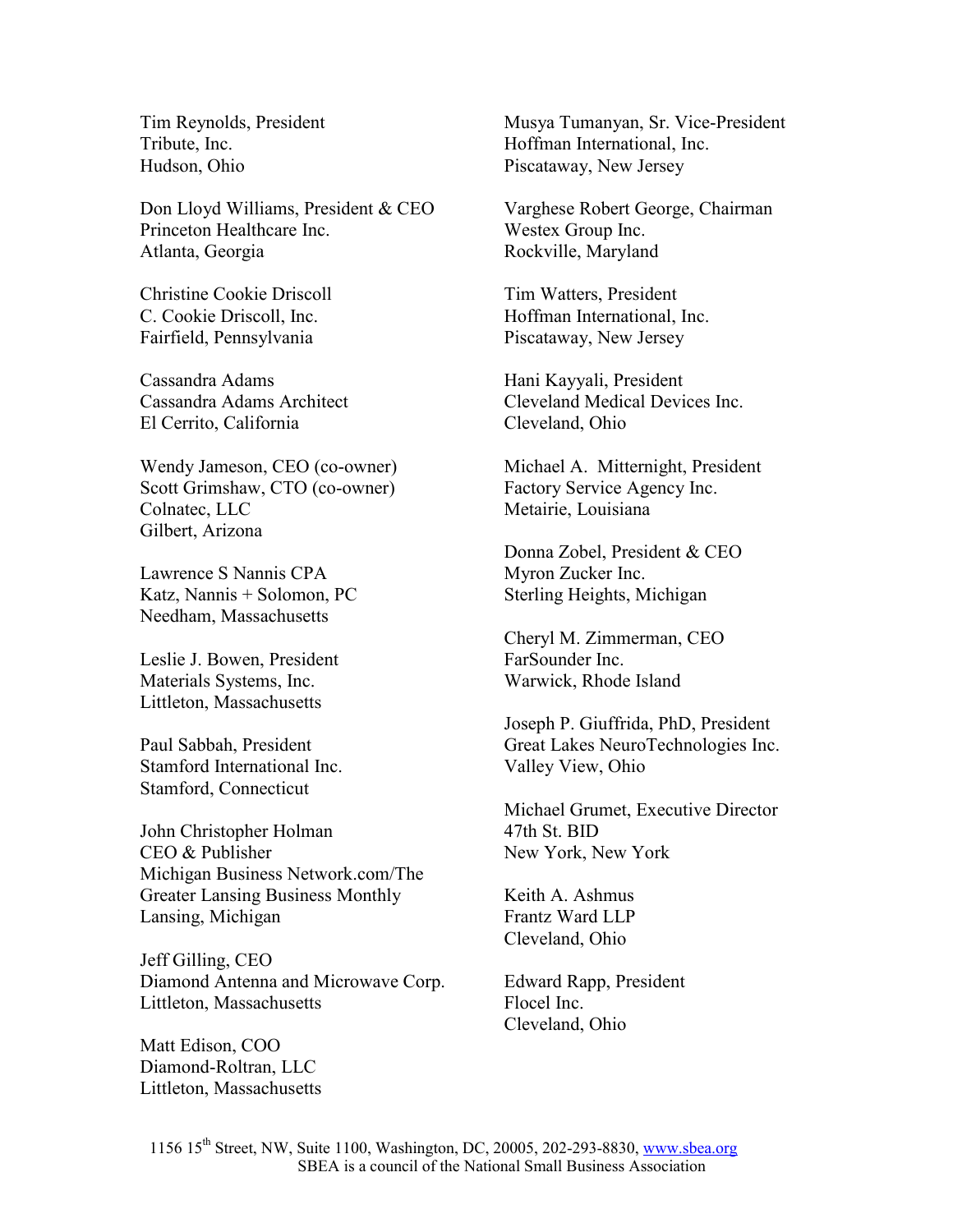Frederick Lisy, President Orbital Research Inc. Cleveland, Ohio

Robert N. Schmidt, Chairman NeuroWave Systems Inc. Cleveland Heights, Ohio

Michael E. Stanek, Vice President & CFO Hunt Imaging LLC Berea, Ohio

Thomas E. Secor Durable Corporation Norwalk, Ohio

Jodie Andersen, President, CEO, Founder JoDog Sport Inc dba JoDog Safety Innovations Reno, Nevada

Thelma Ablan Stevenson & Assoc. Chicago, Illinois

Thomas R. Mathison, FAIA REFP TowerPinkster, Architects and Engineers Grand Rapids and Kalamazoo, Michigan

Aileen Liu, President HDM Systems Corporation Allston and Boston, Massachusetts

David Model, Executive Vice President Triton Systems, Inc. Chelmsford, Massachusetts

Doyle A. Hayes Sr. dhayesGroup Battle Creek, Michigan

Gary Paul Magnant, CEO Sage Science, Inc. Beverly, Massachusetts

David L. Huller, President ICAP Enterprises, LLC Rocky River, Ohio

Ronald E. Rupert, Controller – Finance and Officer Chemcut Corporation State College, Pennsylvania

John Harris, Sales Representative Mills Machine Company Shawnee, Oklahoma

Edward Cornely, President Innovative Satellite Solutions, LLC Rockville, Maryland

Mark S. Deion Deion Associates & Strategies, Inc. Warwick, Rhode Island

Deborah Rutledge Rutledge Group, Inc. Cleveland, Ohio

Pedro Alfonso, President Dynamic Concepts, Inc. Washington, D.C.

John B. Hexter Hexter Consulting Pepper Pike, Ohio

Hank Ryan Efficiency Data & Development Capitola, California

Stephan William Shuman BWC Enterprises El Cajon, California

John Paparone, Owner Environmental Solutions, Inc. Wake Forest, North Carolina